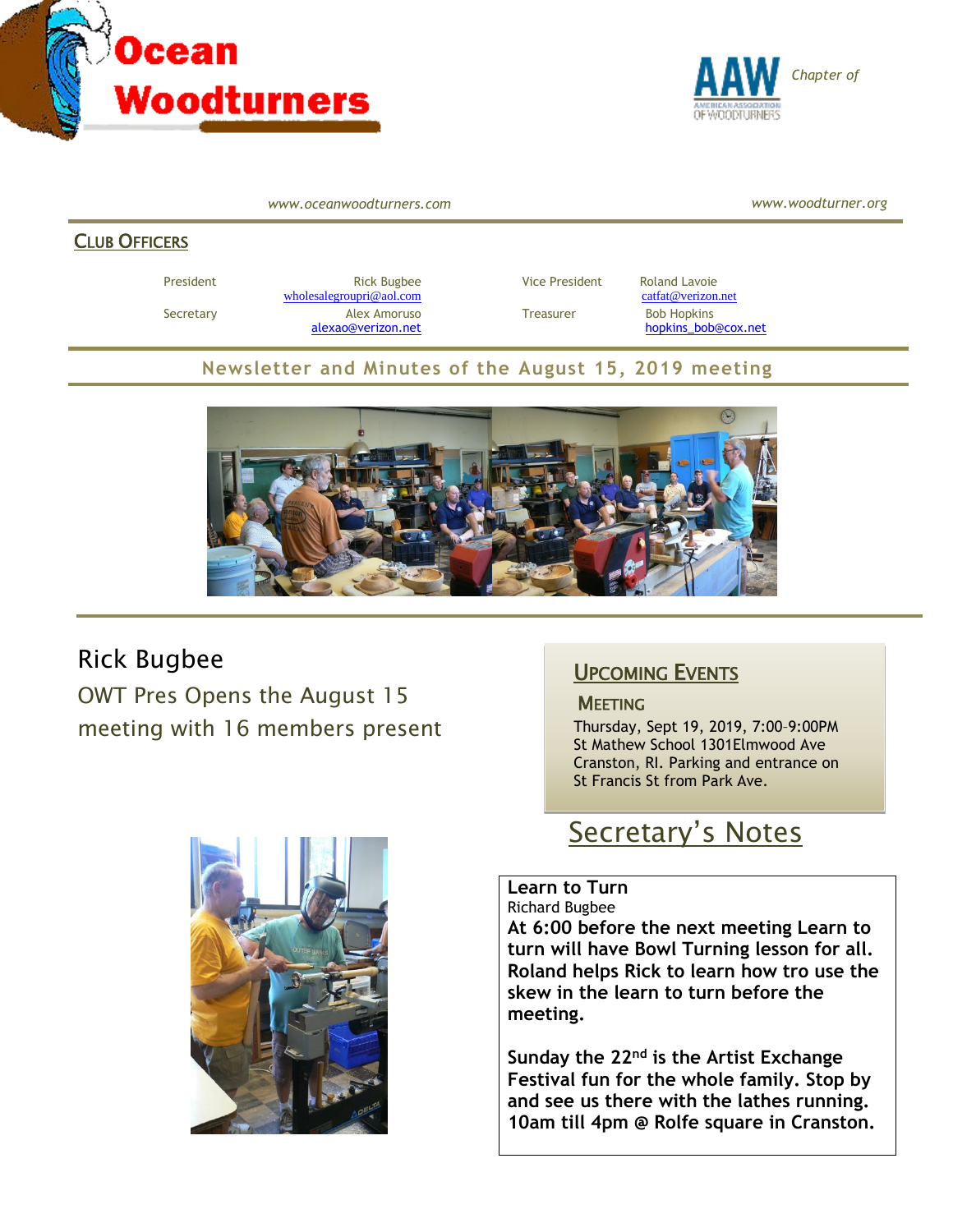DEMO



Chris Rowe demonstrates how to create a bowl with 3 feet, to make it easer to balance the bowl.

#### *Ocean Woodturners has an email distribution list from Freelists.org.*

*To join the list please go to our website [www.oceanwoodturners.com](http://www.oceanwoodturners.com/) and choose*

*"Become a Member from the left column of links. Then choose step 4 and follow the instructions. This is simply an email distribution list, there will not be a web page to go to, any email sent tot eh list will be forwarded to everyone on the list. If someone attempts to*  send an email to the list that is not a member of *moderator's action list.*

*Our Yahoo group is being shut down and will no longer exist after September 1st. You will need to sign up on Freelists.org, membership to the Yahoo email distribution list will NOT transfer to Freelists.org.*

#### Rick opened the meeting with 16 members

| Treasurer's Report            |        | Gen Tres \$2,375.57 |
|-------------------------------|--------|---------------------|
|                               | Camera | \$585.47            |
|                               | Total  | \$2,961.04          |
| <b>Committee Reports.</b>     |        |                     |
| <b>Program Committee:</b>     |        | No report           |
| <b>Outreach Committee:</b>    |        | No report           |
| <b>Fundraising Committee:</b> |        | No report           |
|                               |        |                     |

Turn and Learn  $-6 - 7$  before next meeting

#### Treasures notes Bob Hopkins

You can pay your dues directly from the website at <http://www.oceanwoodturners.com/dues.cfm> Dues: Club dues are \$25 annually. For members who wish to have a printed Newsletter mailed to them monthly, there is an annual charge of \$5 to cover postage, payable with club dues. All payments should be mailed to:

Bob Hopkins, 48 Tilbury Drive, Bristol, RI 02809 Anyone interested in helping out at WATER FIRE call Bob

## Show and Tell



**Alex Amoruso** Tangential Platter Two Covered Bowls A covered bowl blank.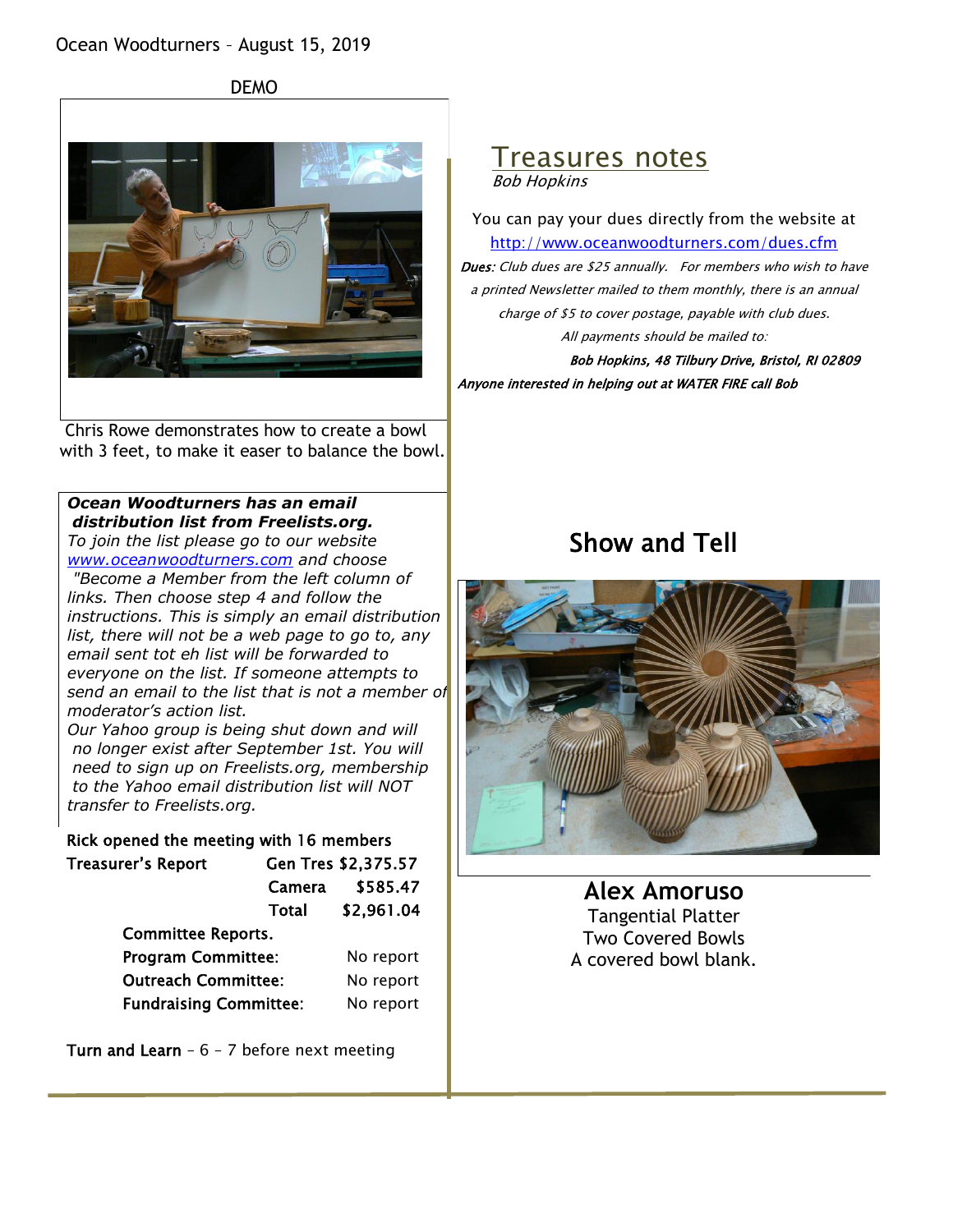# Show and Tell





**Mike Cotton Chris Rowe**